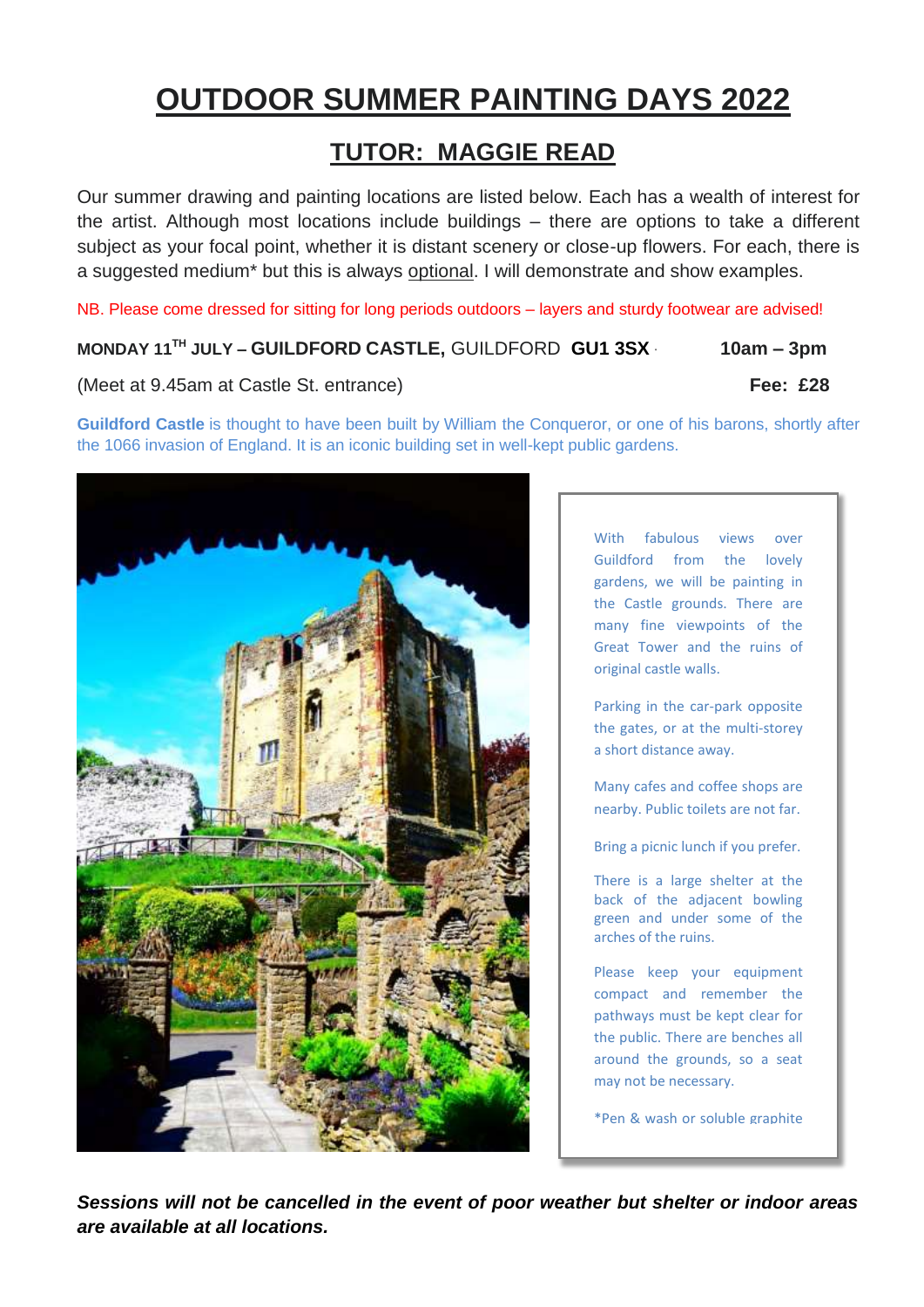### **FRIDAY 15 TH JULY – THE RURAL LIFE CENTRE,** TILFORD **GU10 2DL 10.15**am **– 4pm**

#### (Meet at 10am at the car park) **Fee: £39** *(including admission fee)*

**The Rural Life Centre,** near Farnham, is a museum of country life assembled by Mr and Mrs Henry Jackson and is run by a charitable trust.



Many areas of interest for artists – there are old buildings, schoolrooms and cart-sheds with carts and ploughs.

There is a wonderful on-site café with indoor and outdoor seating, serving tea, coffee, cakes and light lunches.

Shelter can be found inside some buildings (with permission) or under the archways and porches.

Parking is adjacent in the car park.

\*Painting 'vignettes' - watercolour or other choice of media

### **TUESDAY 2 nd AUGUST - STOKE MILL HOUSE & STOKE MILL - GU1 1QA 10am – 3pm**

#### (Meet at Stoke Mill House 10am) **Fee: £28**

**Stoke Mill** is included in the Doomsday book. It was converted to a paper mill in 1635. The original mill burnt down in 1863. In 1866 it was replaced by a five storey brick building. The Mill closed in 1957 and the building was used by the Surrey Advertiser until recently.



The painting location is a private house and gardens overlooking the River Wey and with views across to Stoke Mill. There are alternative views in the gardens and for additional interest there is the pet goat and the lovely old house, dating in parts from the  $(17<sup>th</sup>$ .

Coffee is provided. Use of the toilets at the house. Bring a picnic lunch.

\*Painting in acrylic & oils (optional)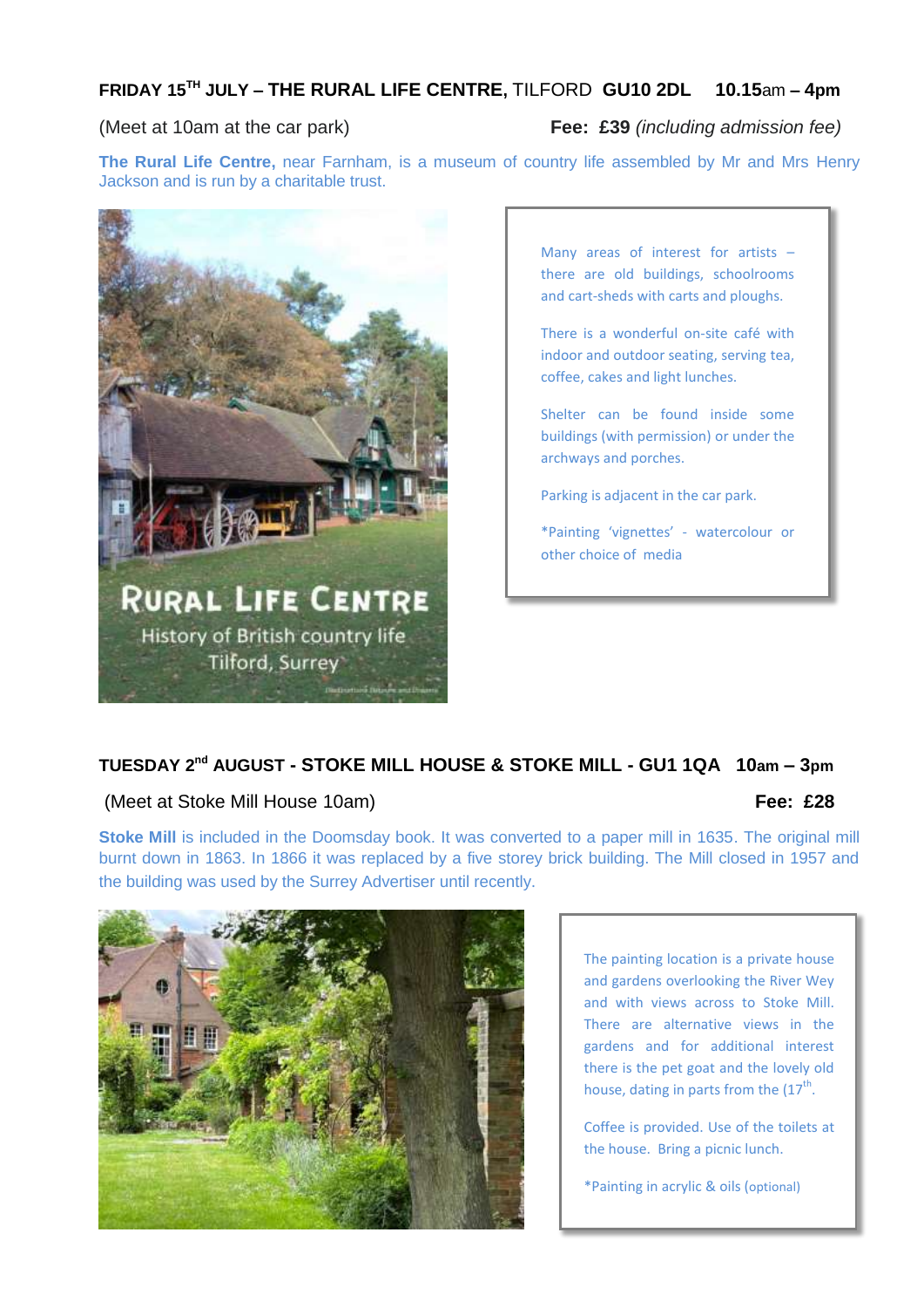



#### **WEDNESDAY 10 TH AUGUST – ST NICHOLAS CHURCH,** PYRFORD **GU22 8XH**

**10.30am – 3pm** (Meet at St. Nicholas Church car park 10.15am) **Fee: £32**

**St Nicholas church dates from 1140 AD** but The Pyrford Stone which now stands at the corner by Upshott Lane is thought to be a pre-historic standing stone and the circular hilltop churchyard of St.Nicholas Church is indicative of an early settlement.

![](_page_2_Picture_6.jpeg)

![](_page_2_Picture_7.jpeg)

Set on a hill in lovely countryside, this pretty old church has many interesting aspects and features for artists. There is an off road car-park and we have hired the 'Old Schoolroom' for making coffee, for toilets and for indoor work-space if we need it. There are wonderful views from the graveyard across the road, too. Bring picnic lunch. Coffee & tea provided

**Join us for afternoon tea at Pinnocks café in Ripley afterwards!**

\*Painting or drawing - any medium. Demonstration: selecting a viewpoint